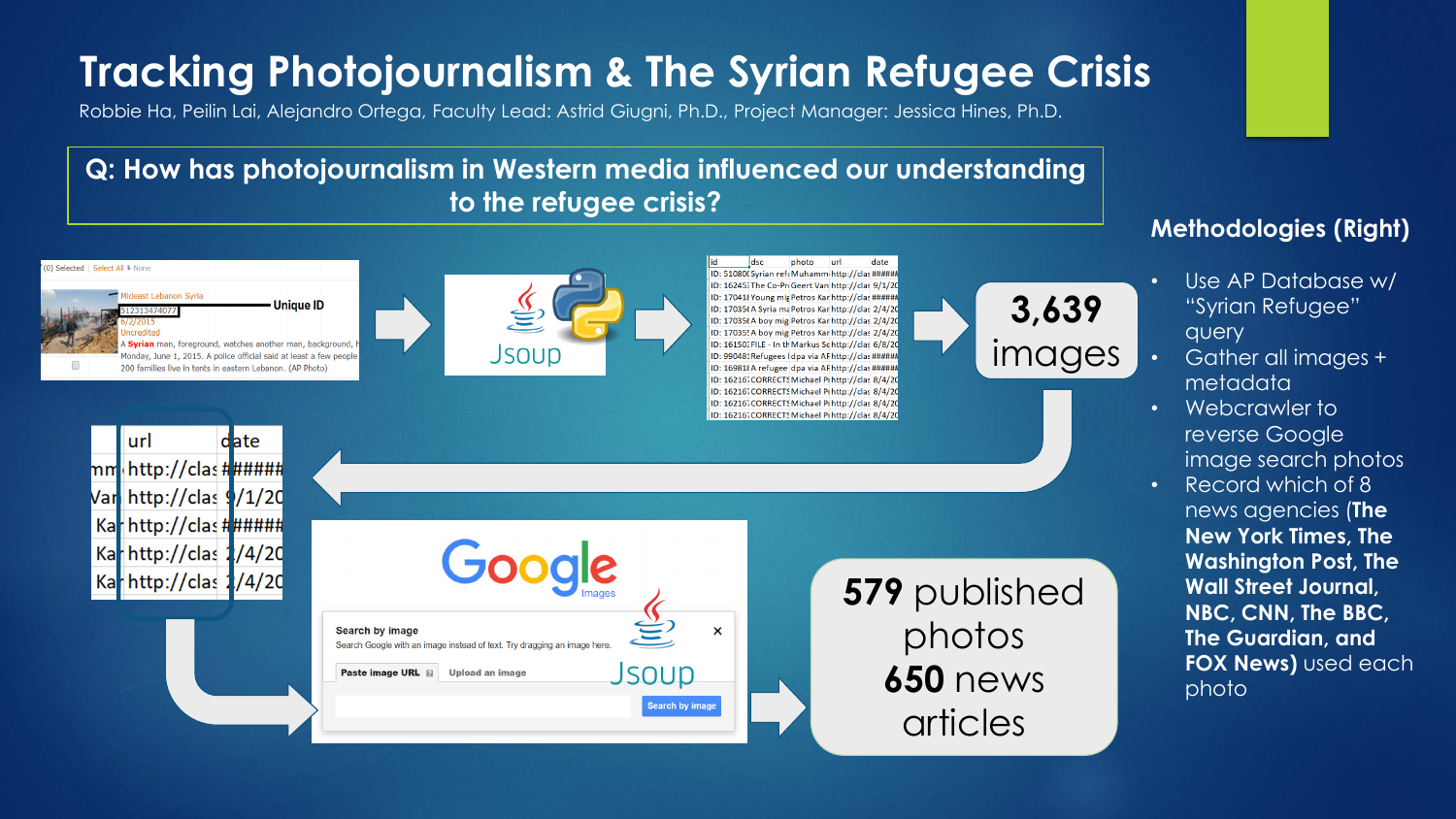### **Results & Visualizations**





**Figure 7 (right):** The following images are the top cited of the top five countries with the most published images. We observed that images published from Western European countries often depicted political protests and refugees in large groups, while images published from Middle Eastern countries often portrayed individuals and refugee camps



**Vall Street Journal Articles** e Washington Post Articles **York Times Articles** Moure Articles **Guardian Articles** 



**Figure 3 (left above):** Geographical distribution of the total amount of refugees from 2015 – 2016, data from the United Nations High Commissioner for Refugees.

**Figure 4 (right above):** Geographical distribution of all the published images that were cited by the eight specified news agencies.

**Figure 8 (above):** Timeline graph depicting the number of articles featuring AP images versus time. The Guardian, BBC, and FOX News have the most articles and the most photographs between them.